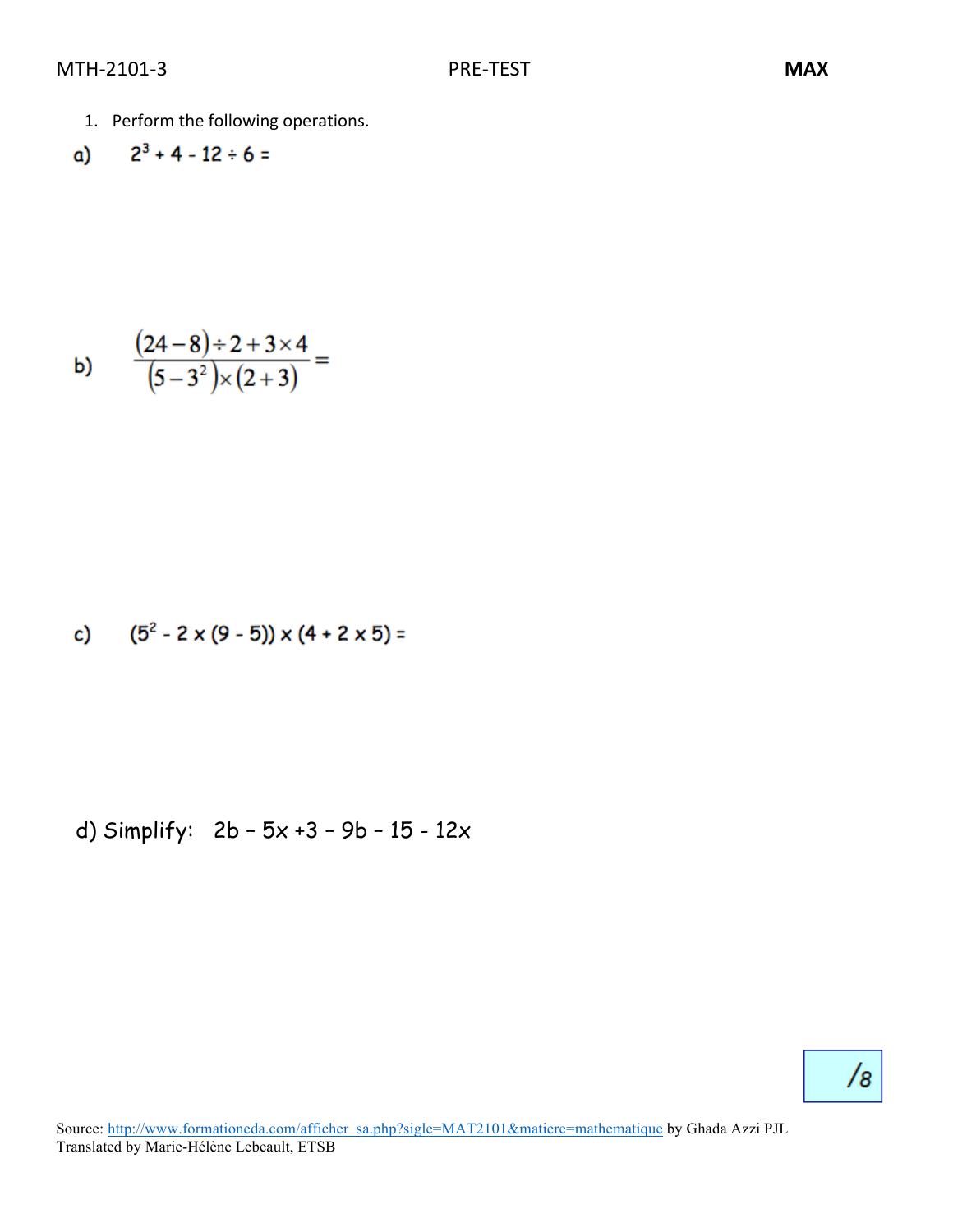- 2. Perform the following operations.
	- a)  $x+5 = 3x 7$

b) 
$$
\frac{3}{8}(4x + 2) = 3x + 3
$$

c) 
$$
2.5x - 10.8 = 4.2 - 5x
$$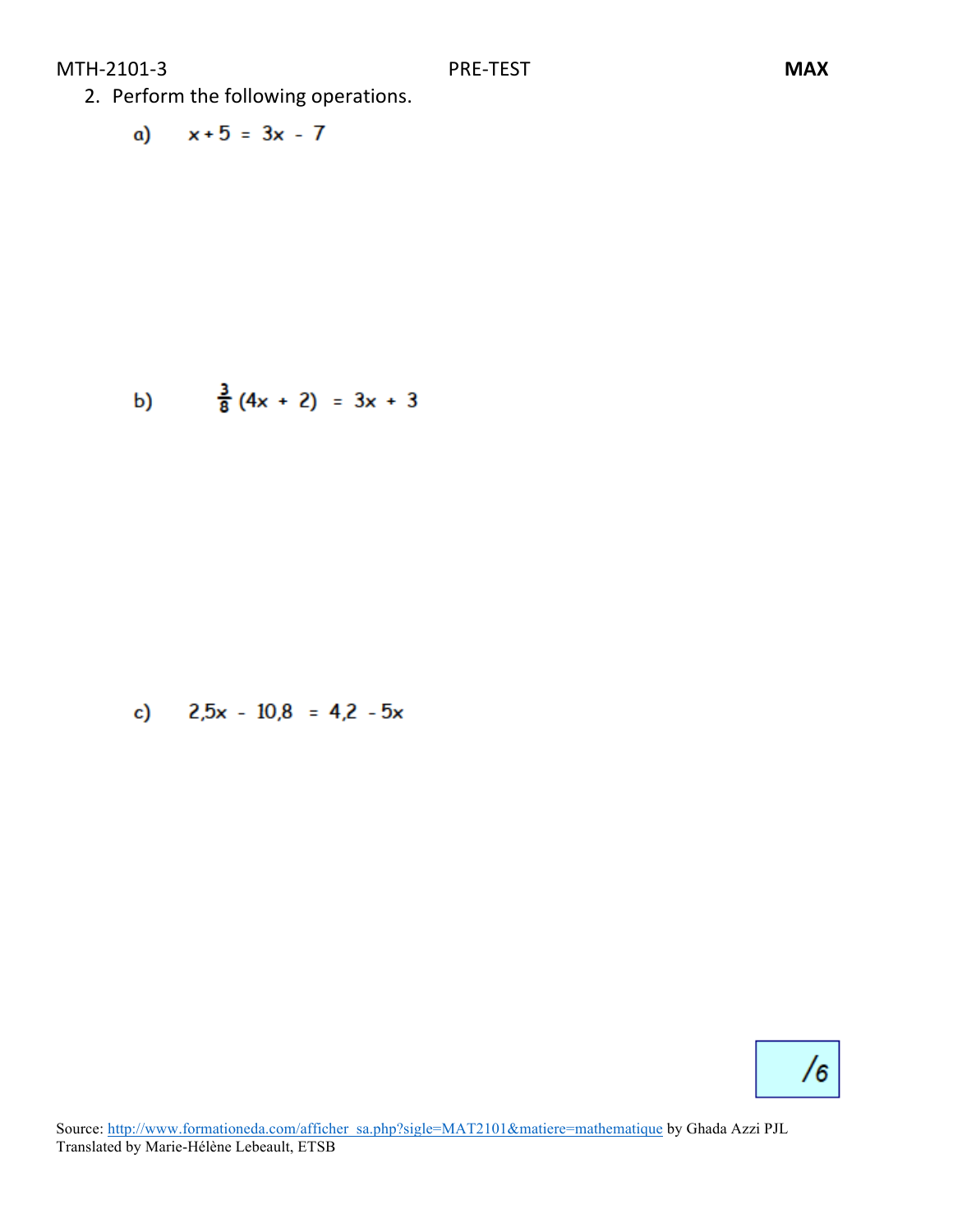3. Sove the equations.

$$
a) \qquad \frac{10}{5} = \frac{8}{x}
$$

b) 
$$
\frac{9}{36} = \frac{x-1}{2x}
$$

- 4. Solve the following proportions.
- a) 7 grams of popcorn have 35 calories. How many calories are there in 99 grams of popcorn?

b) A plumber chargers 68 dollars per hour. How much will you have to pay him if he works for 3 hours?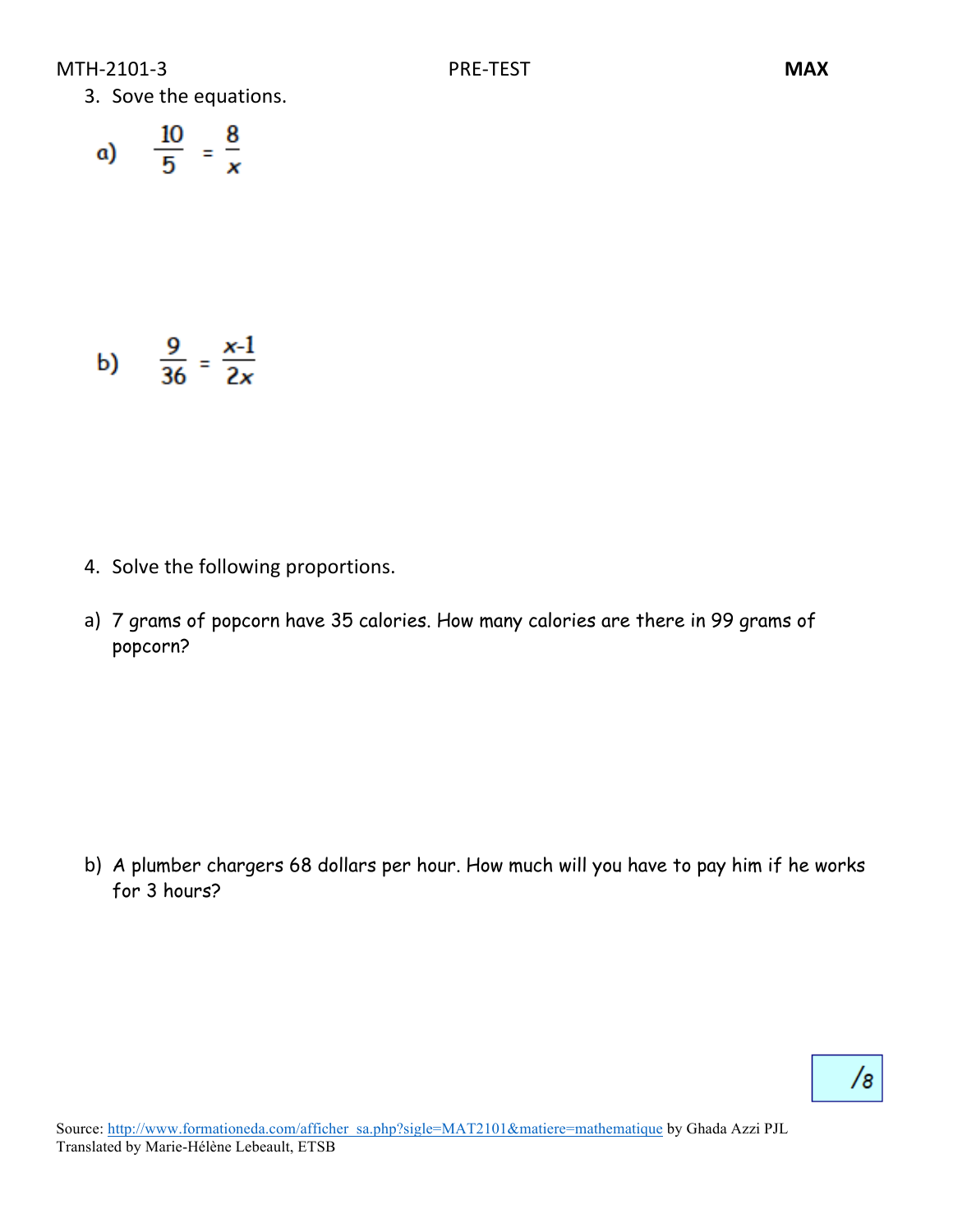5. Solve the following proportions.

#### **PROBLEM 1**

A shop has to produce 200 pieces of aluminum for the solid (full) illustrated below. Calculate how much aluminum is needed as well as the total cost, if one gram of aluminum is \$2.37.



Calculations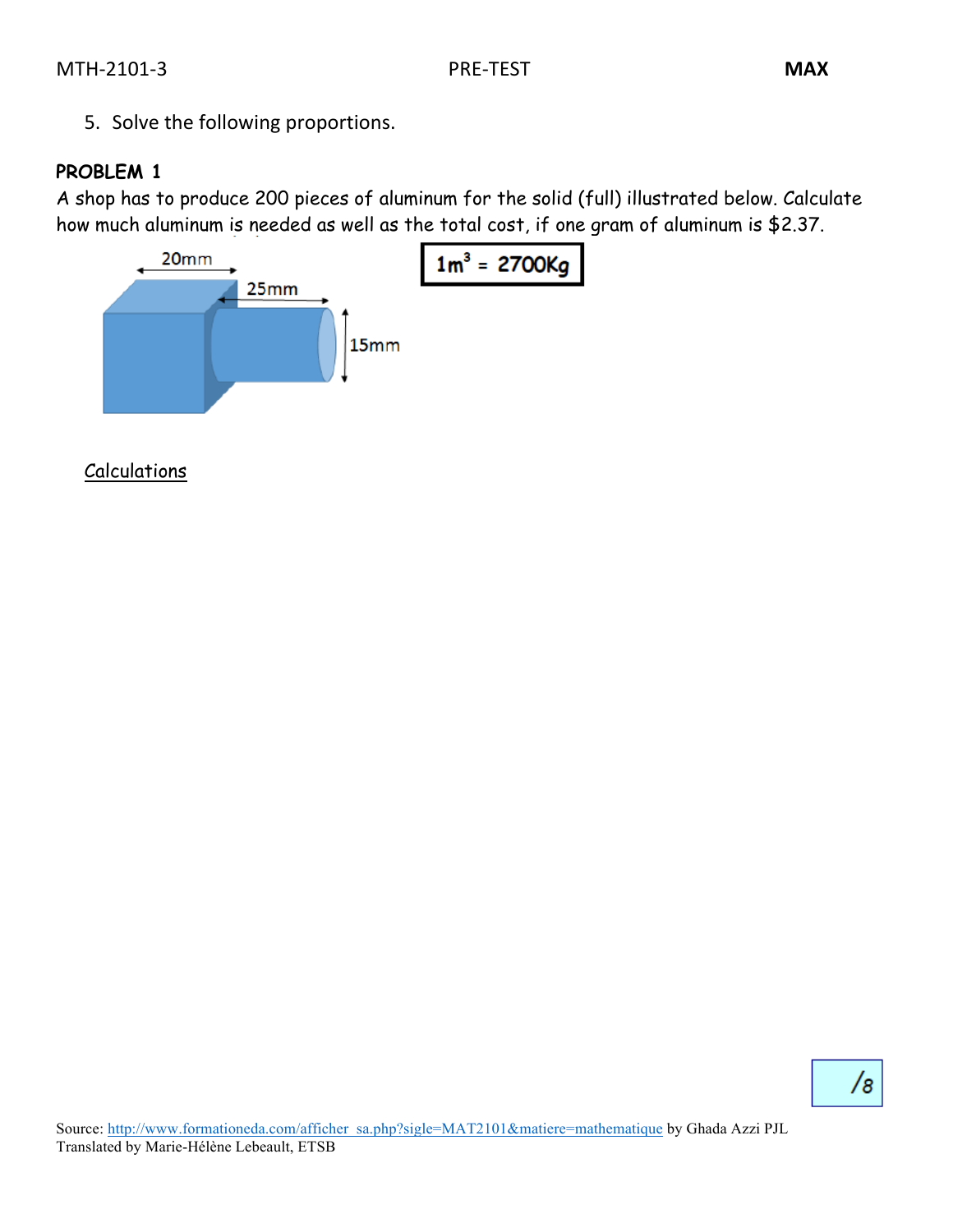## **PROBLEM 2**

Which is the better deal? Fries at Chez Michel or fries at Chez Léon?



**Calculations**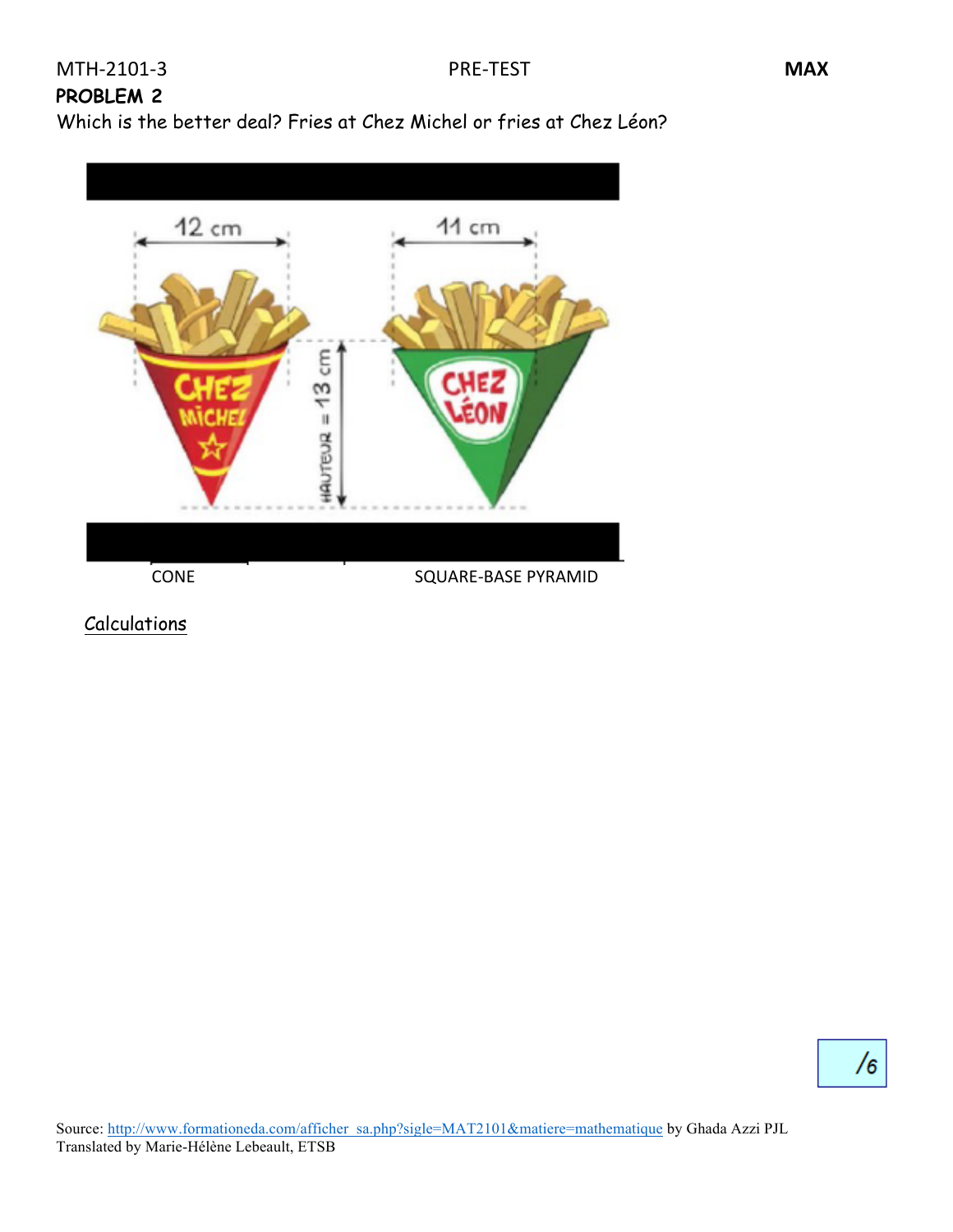#### **PROBLEM 3**

You want to improve the front of your cottage by applying new bricks that measure 35 cm by 15 cm. Below are the plans.

How many palettes of bricks will you need if each palette has 90 bricks?



Calculations

 $\sqrt{8}$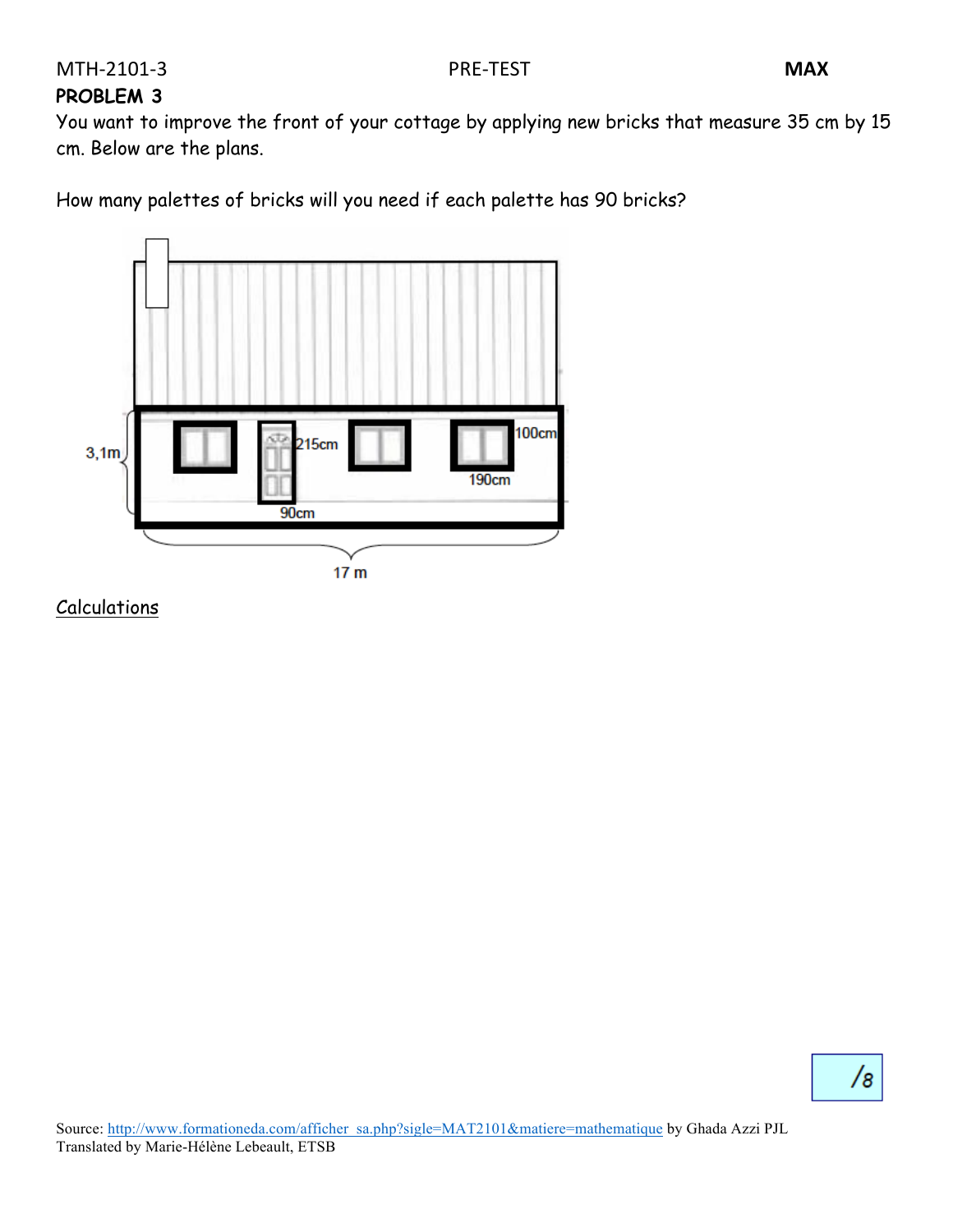6. Solve the following.

où  $F = 15$  et m = 3 a = ? a)  $F = ma$ 

b) 
$$
A_1 = 2\pi rh
$$
 où  $\pi = 3.1416$  r = 5cm et h = 4cm  $A_1 = ?$ 

c)  $A = c^2$  $A = 1244 \text{ m}^2 \text{ c} = ?$ 

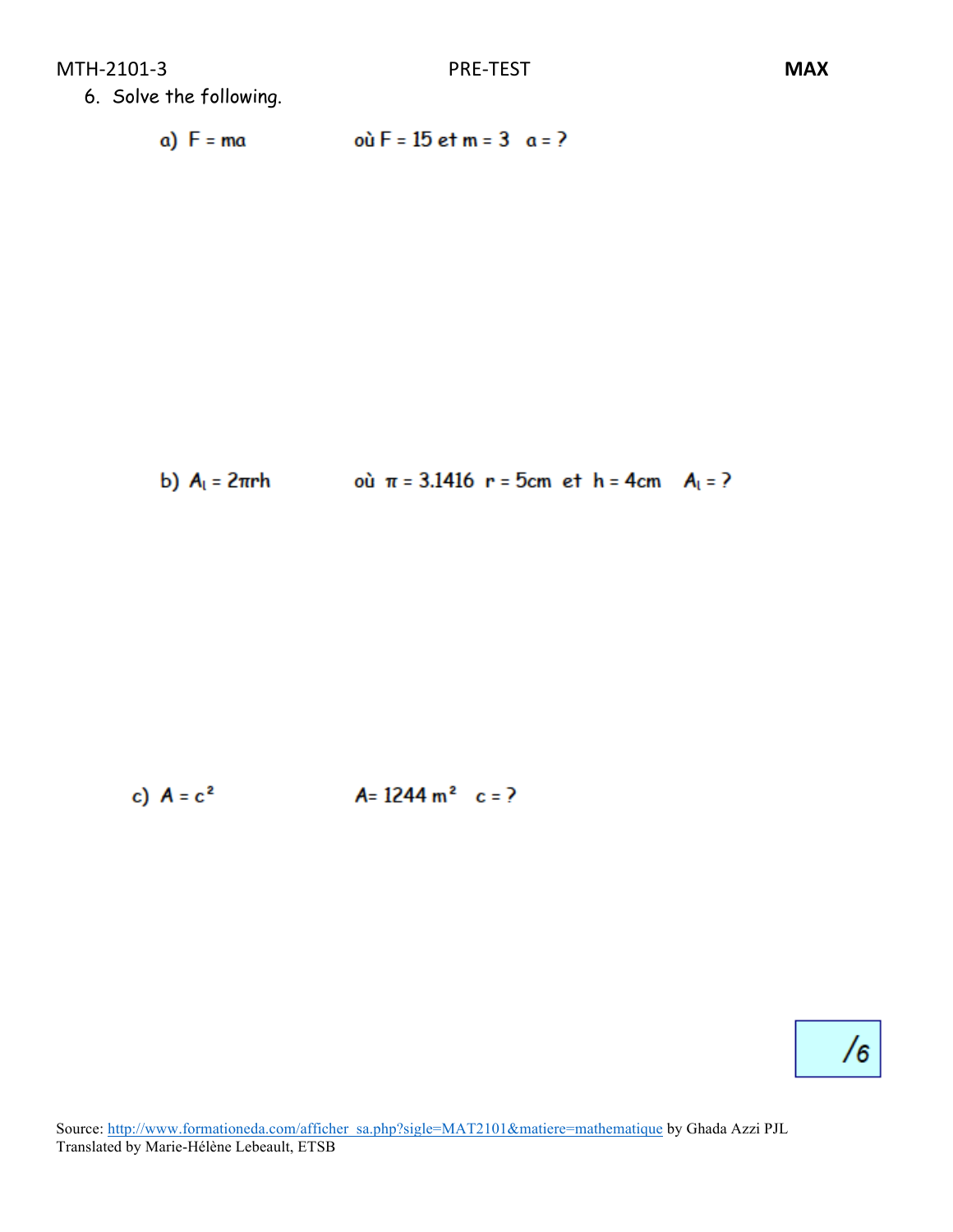MTH-2101-3 MAX Problem Situations – Max

#### **TASK 1**

Which **algebraic model** would help you calculate Max's weekly salary. He is a sunglass salesman who earns \$9 per hour and makes a \$25 commission on each of his sales?

a) What is Max's weekly salary if he worked 40 hours and made 13 sales this week?

b) How many hours did Max work is his weekly salary is \$ 1,333 and he made 40 sales?

 $/25$